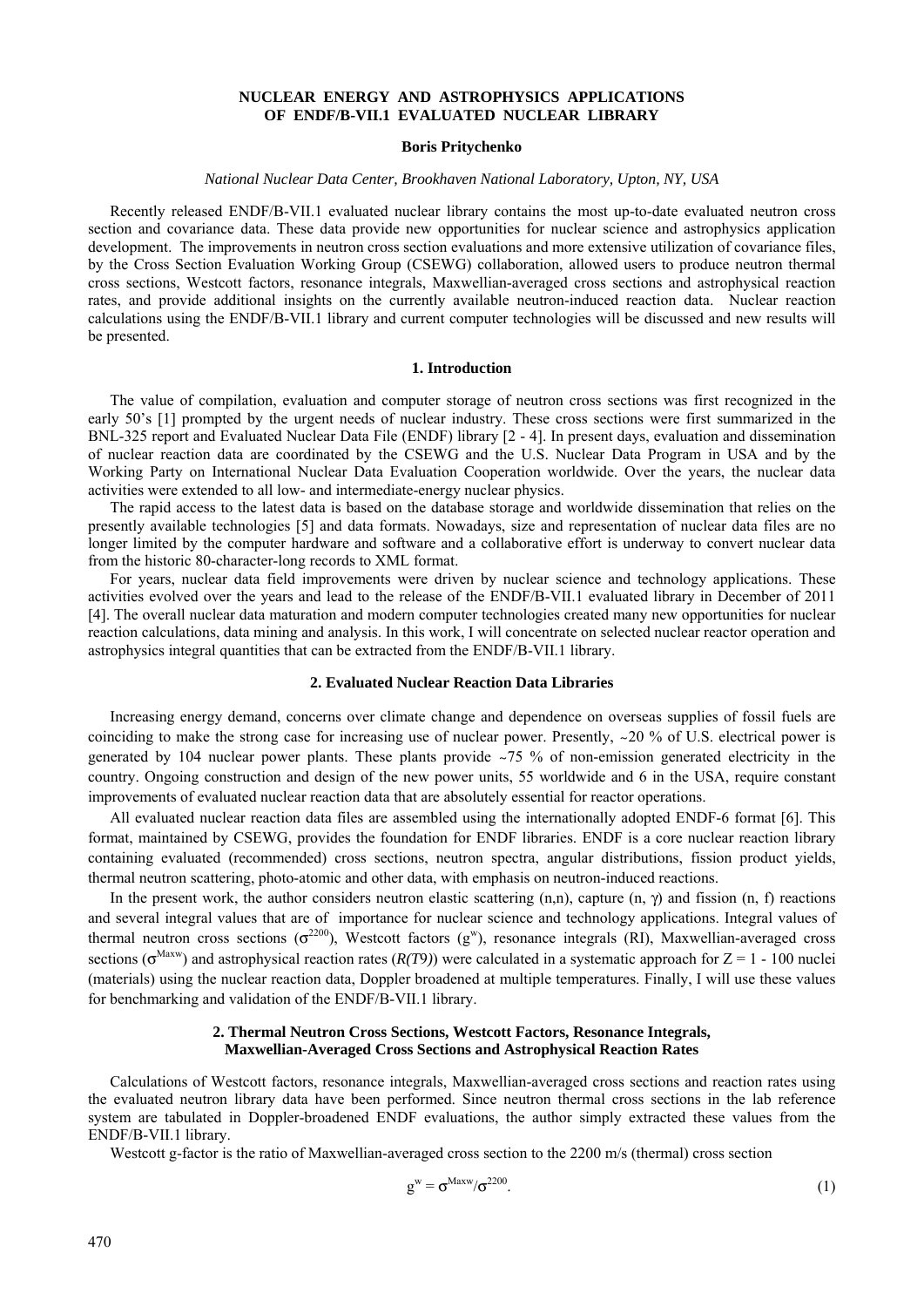The epicadmium dilute resonance integral (RI) for a particular reaction  $\sigma(E)$  in 1/E spectrum is expressed by

$$
RI = f \sigma(E)/E dE, \qquad (2)
$$

where the lower integration limit  $E_c$  is determined by cadmium cutoff energy ( $E_c = 0.5$  eV) and the upper limit is often chosen as  $\infty$  [2].

Average cross sections for Maxwellian spectrum temperature (*kT*) [7] are defined as

$$
\sigma^{\text{Maxw}}(k) = \langle \sigma \mathbf{v} \rangle / \mathbf{v}_{\text{T}},\tag{3}
$$

where v is the relative velocity of neutrons and a target nuclide and  $v_T$  is the mean thermal velocity given by  $v_T$  =  $= \sqrt{2 kT / \mu}$ , where u is the reduced mass.

The astrophysical reaction rate, R, is defined as

$$
R = N_A < \sigma v >,
$$
\n<sup>(4)</sup>

where N<sub>A</sub> is the Avogadro number. To express reaction rates in [cm3/mole s] units, an additional factor of  $10^{-24}$  can be introduced. Temperature  $(kT)$ , in units of energy (*e.g.* MeV) is related to that in Kelvin (*e.g.* 10<sup>9</sup> K) as  $T_9 = 11.6045 kT$ . These equations were used to calculate integral values using the original evaluated neutron data from the ENDF/B-VII.1 library within the typical range of energies.

## **3. Results and Discussion**

Due to space limitations, only selected data sets are discussed in the current proceedings. The complete sets of ENDF/B-VII.1 thermal neutron cross sections, Westcott factors, resonance integrals, Maxwellian-averaged cross sections and astrophysical reaction rates are available in the Brookhaven report [8].

# **3.1. Neutron Thermal Cross Sections**

ENDF/B-VII.1 thermal cross section ratio for neutron fission are shown in Fig. 1. Using the method of visual inspection one can notice deviations for light and medium nuclei and minor actinides evaluations. In the minor actinide region, deviations are actually in the JENDL-4.0 evaluations, since these were adopted by ENDF/B-VII.1 library.



Fig. 1. Ratio of thermal neutron fission cross sections for ENDF/B-VII.0 to ENDF/B-VII.1 [3, 4]. Where discrepancies are evident, ENDF/B-VII.1 values are thought to be more accurate.

Fig. 2. Ratio of thermal neutron capture Westcott factors for ENDF/B-VII.0 to ENDF/B-VII.1 libraries [3, 4].

### **3.2. Westcott Factors**

Complete calculation of capture and fission Westcott factors reveals that most of them are close to 1 with an exception of non-1/v  $\sigma$ (n,  $\gamma$ ) nuclei: <sup>113</sup>Cd, <sup>135</sup>Xe, <sup>149</sup>Sm,<sup>151</sup>Eu, <sup>176</sup>Lu, <sup>182</sup>Ta, <sup>239</sup>Pu, <sup>243</sup>Am [2]. The ENDF/B VII.0/VII.1 capture Westcott factors ratio is shown in Fig. 2.

### **3.3. Resonance Integrals**

The ratio of Atlas of Neutron Resonances recommended neutron capture resonance integrals [2] to ENDF/B-VII.1 calculated values within the 0.5 eV - 20 MeV range of energies is shown in Fig. 3. Several data outliers in this case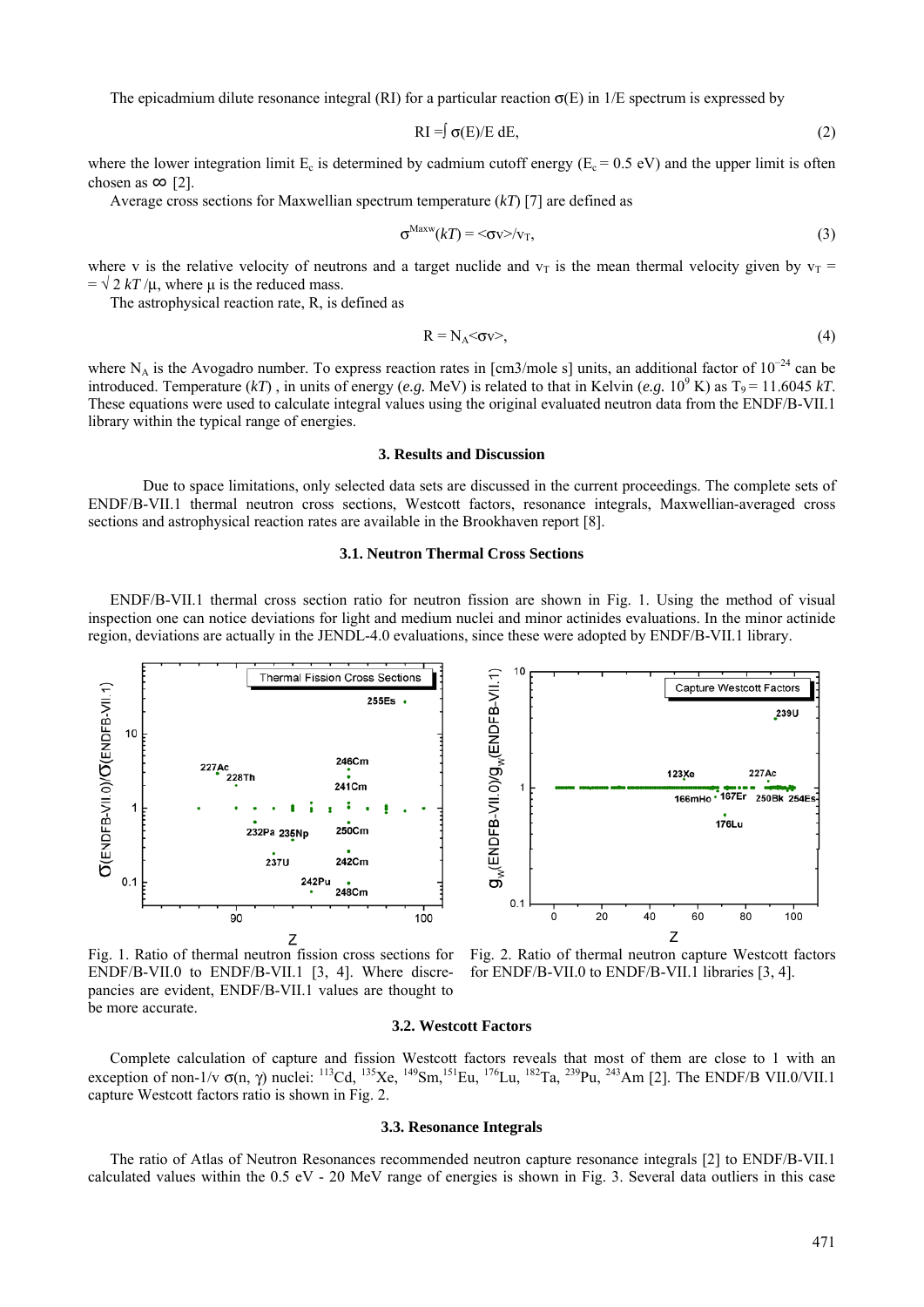could be traced to the lack of measurements and incomplete overlap of experimental and theoretical data for  ${}^{17}O$ ,  ${}^{166m}Ho$ and  $46$ Ca,  $204$ Hg, respectively. However, there are neutron capture cross section deficiencies in the minor actinide evaluations of the <sup>233</sup>Th, <sup>251,253</sup>Cf and <sup>254,254m</sup>Es.



Fig. 3. Ratio of neutron capture resonance integrals for Atlas of Neutron Resonances [2] to ENDF/B-VII.1 [4].



Fig. 4. ENDF/B-VII.1 library product of neutron-capture cross section (at 30 keV in mb) times solar system abundances (relative to  $Si = 10^6$ ) as a function of atomic mass for nuclei produced only in the *s*-process.

#### **3.3. Maxwellian-averaged Cross Sections and Astrophysical Reaction Rates**

The slow-neutron capture ( $s$ -process) is responsible for creation of  $\sim$ 50 % of the elements beyond iron. In this region, neutron capture becomes dominant because of the increasing Coulomb barrier and decreasing binding energies. This *s*-process takes place in the Red Giants and Asymptotic Giant Branch stars, where neutron temperature (*kT*) varies from 8 to 90 keV.

It is commonly known that for the equilibrium *s*-process-only nuclei product of  $\sigma^{Maxw}(kT)$  and solar-system abundances  $(n_A)$  is preserved



 $\sigma_A n_A = \sigma_{A-1} n_{A-1} = constant.$  (5)

To verify this phenomenon, the calculated σMaxw(30keV ) from the ENDF/B-VII.1 library were multiplied by solar abundances and plotted in Fig. 4. Visual inspection of the Fig. 4 indicates two local equilibrium and ledge-precipice break at  $A \sim 138$  for the ENDF/B-VII.1 fit and relatively high value for  $116$ Sn. This phenomenon is due to the fact that  $116$ Sn solar abundance has *r-*process contribution. Astrophysical reaction rates and their uncertainties for the whole range of ENDF nuclei have been calculated and listed in the BNL report [8].

Additional *s*-process nucleosynthesis data could be interactively calculated and downloaded from the NucRates Web application *http://www.nndc.bnl.gov/astro*. These complimentary data sets demonstrate a strong correlation between nuclear astrophysics and nuclear industry data needs the large nuclear astrophysics potential of ENDF libraries, and a perspective beneficial relationship between both fields.

#### **3.4. Cross Section Uncertainties**

To gain better understanding of ENDF/B-VII.1 library integral values and their uncertainties, the Low-Fidelity covariances [9] were investigated. These results together with KADONIS data [10] are shown in Fig. 5.

Fig. 5 Maxwellian-averaged Neutron Capture Cross Section Uncertainties for ENDF/B-VII.1 library, Low-Fidelity project and KADONIS database [4, 9, 10].